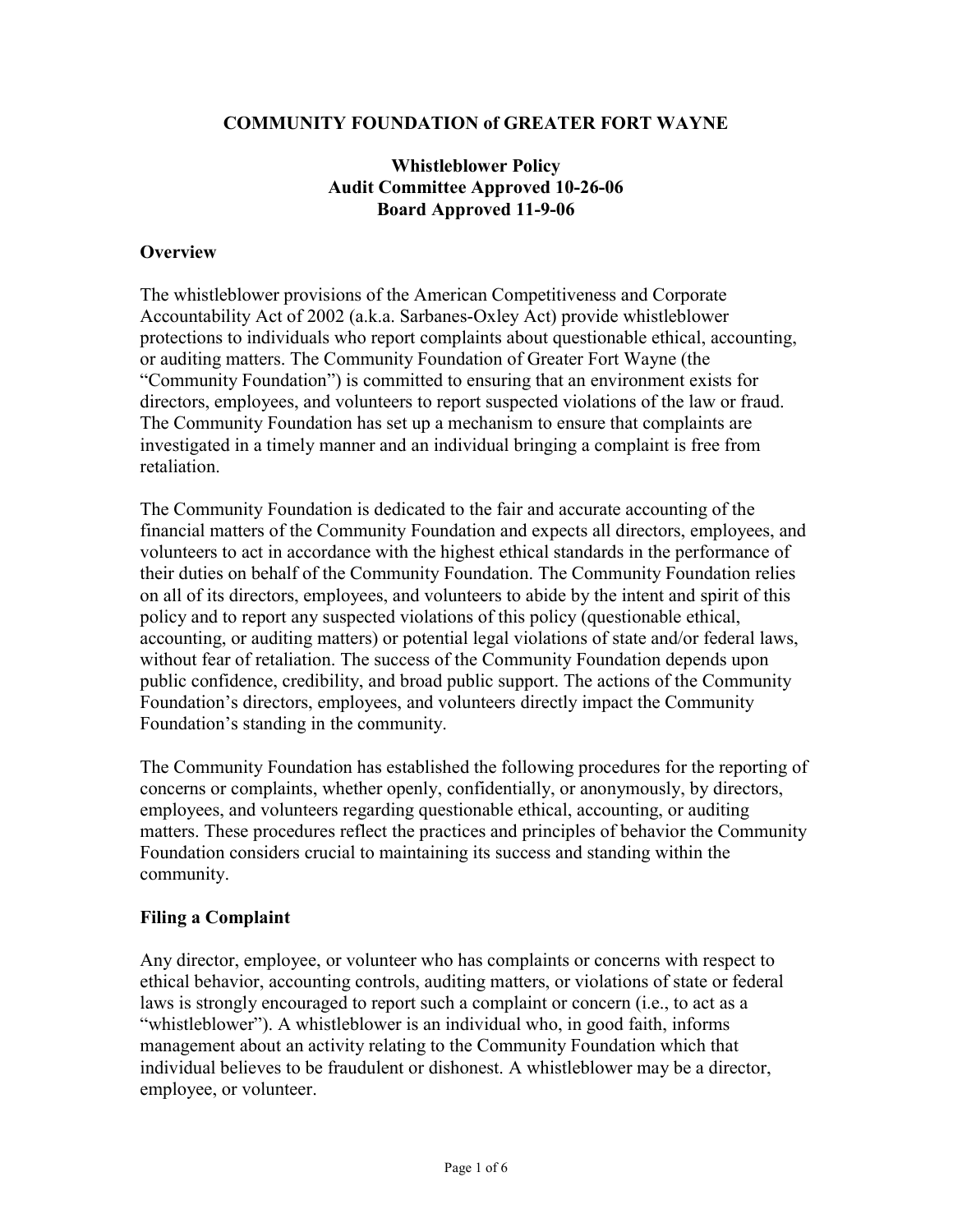To file a complaint or concern, an individual may report it openly, confidentially, or anonymously, by sending a letter to or calling the chair of the audit committee. Any written submission must be sent in a sealed envelope marked "Confidential" and "to be opened only by the audit committee chair". Contact information is attached to this policy.

As many details as possible should be included in any complaint, such as a description of the questionable activity, the names of the individuals involved, the names of possible witnesses, dates, times, places, and any other available details. The Community Foundation encourages any director, employee, or volunteer to come forward with information. Retaliation is prohibited against the individual bringing the complaint or concern to the audit committee. Any individual should feel free to report the complaint anonymously and confidentially. In some circumstances, however, it may be more difficult or impossible for the Community Foundation to thoroughly investigate complaints that are made anonymously.

# Scope of Matters covered by these Procedures

This whistleblower policy relates to questionable ethical, accounting, or auditing matters. Examples of fraudulent or dishonest conduct as well as unethical behavior are listed below.

Fraudulent or Dishonest Conduct: a deliberate act or failure to act with the intention of obtaining an unauthorized benefit. Examples of such conduct include, but are not limited to:

- forgery or alteration of documents
- unauthorized alteration or manipulation of computer files
- fraudulent, intentionally misleading, or improper financial reporting
- pursuit of benefit or advantage in violation of the Community Foundation's Conflict of Interest Policy
- misappropriation or misuse of the Community Foundation's resources, such as funds, supplies, internet access, e-mail accounts, or other assets
- authorizing or receiving compensation for goods not received or services not performed
- authorizing or receiving compensation for hours not worked
- improper destruction of records
- theft

Unethical Behavior: actions or conduct in which one intentionally circumvents or thwarts the moral duty or obligation expected by the Community Foundation in serving the community and the Community Foundation's constituency. Examples of such conduct include, but are not limited to:

• actions that result in noncompliance with laws and regulations that apply to the Community Foundation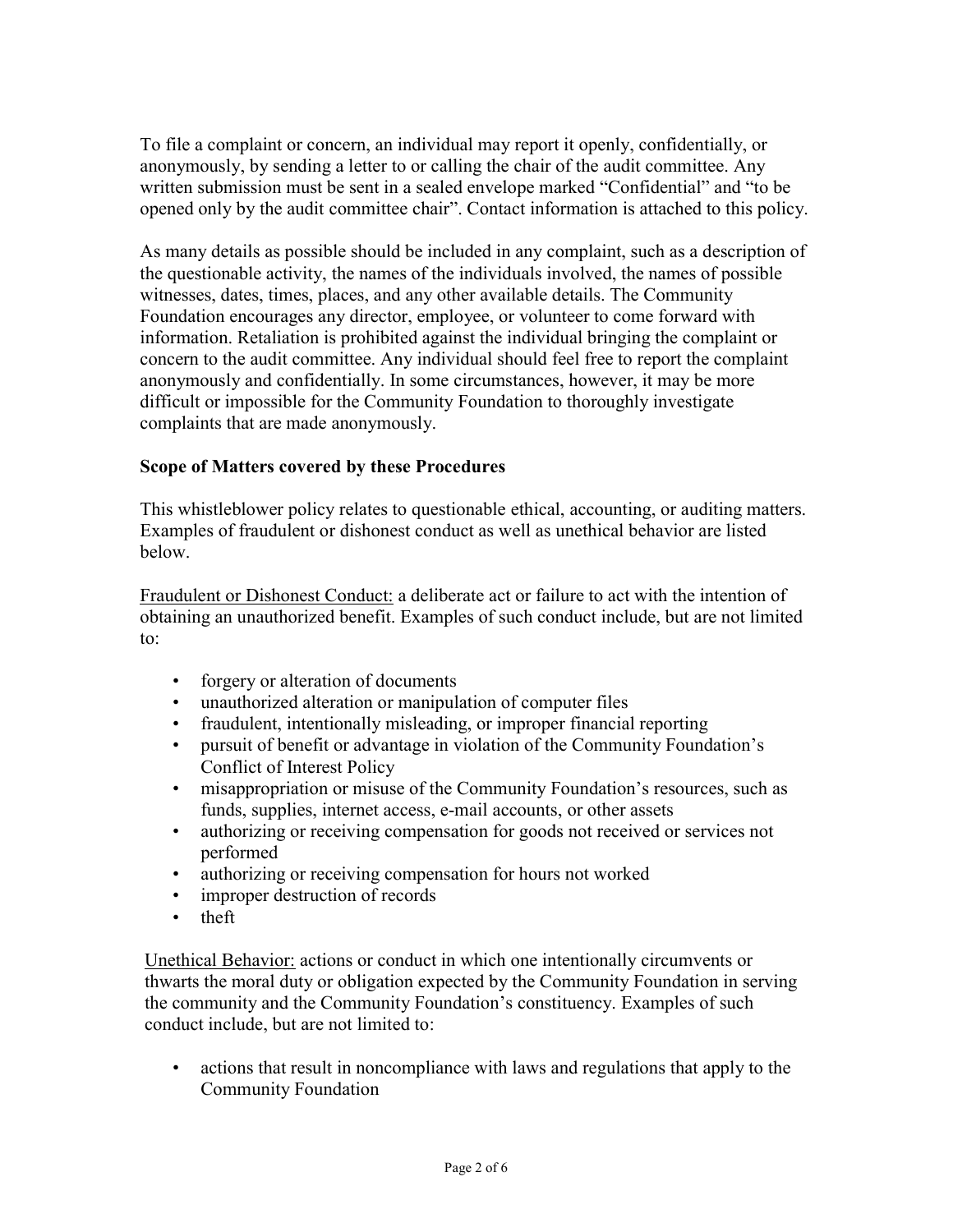- failure to act upon or inform management or the board of relevant facts that could result in noncompliance with applicable laws and regulations
- actions that violate community foundation and professional standards (e.g., American Institute of Certified Public Accountants, Association of Fundraising Professionals)
- intentional noncompliance with internal controls
- transactions or actions that would compromise the Community Foundation's integrity

## Responsibilities after a Report has been Made

Each party's responsibilities are outlined below.

#### Management's Responsibility

Managers and supervisors are required to report questionable ethical, accounting, or auditing matters to the audit committee chair prior to taking action. The audit committee chair has the authority and responsibility for undertaking the investigation.

Managers and supervisors are responsible for maintaining a system of management controls to detect and deter questionable ethical, accounting, or auditing matters. Failure by a manager or supervisor to establish management controls or report misconduct within the scope of this policy may result in adverse personnel action against the manager or supervisor, up to and including dismissal. The Chief Operating Officer is available to assist management in establishing management systems and recognizing improper conduct.

Reasonable care should be taken in dealing with suspected misconduct to avoid the following:

- baseless allegations
- premature notice to persons suspected of misconduct and/or disclosure of suspected misconduct to others not involved with the investigation
- violations of a person's rights under law

Due to the important yet sensitive nature of the suspected violations, effective professional follow up is critical. Managers should not perform any investigative steps on their own. Accordingly, a manager who becomes aware of suspected misconduct should act as follows:

- do not contact the person suspected to further investigate the matter or demand restitution
- do not discuss the case with anyone other than the President and CEO, Chief Operating Officer, or the audit committee chair
- do not report the case to an authorized law enforcement officer without first discussing the case with the audit committee chair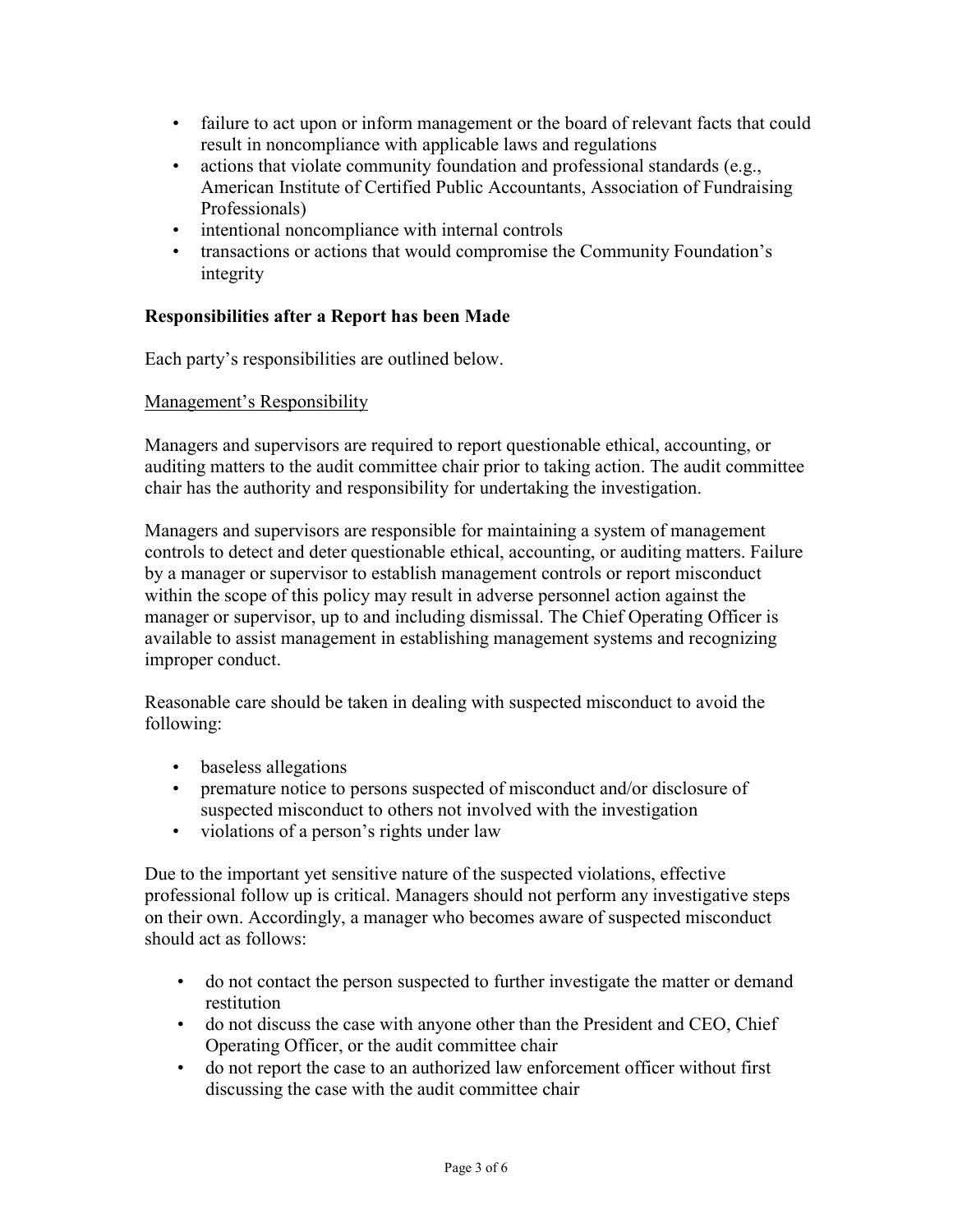# Responsibility with Respect to Media or Outside Attorney

Any director, employee, or volunteer of the Community Foundation contacted by an attorney or member of the media with respect to potential fraudulent or dishonest conduct, has an immediate responsibility to inform the audit committee chair.

## Whistleblower's Responsibility

Whistleblowers must be cautious to avoid baseless allegations (allegations made with reckless disregard for their truth or falsity). People making such allegations may be subject to disciplinary action by the Community Foundation, and/or legal claims by individuals accused of such conduct.

## Investigating a Complaint

The audit committee chair will oversee the intake of and response to complaints. The audit committee chair will fully evaluate and investigate the allegations of misconduct as expeditiously as possible. Individuals should not engage in any activity that is either unlawful or unreasonable and should not make any false statements. If the audit committee determines the complaint is outside the scope of the audit committee's responsibility, it will refer the complaint to an appropriate party for investigation. The audit committee chair will report all complaints to the board president, who will communicate complaints to the entire board as necessary.

# Responding to a Complaint

Complaints will be addressed in a timely manner, and the individual, if identified, bringing a complaint before the audit committee will receive a response. The audit committee chair will maintain a record of all such complaints and concerns, along with the investigative outcomes, on a confidential basis, except as provided below. Individuals bringing a complaint should in good faith participate in any subsequent procedures necessary to investigate the complaint.

#### Protection of Whistleblowers

To the extent practicable, the identity of any director, employee, or volunteer who makes a report openly pursuant to this policy shall not be revealed to persons within the Community Foundation other than the audit committee and management. The Community Foundation will make good faith efforts to protect the confidentiality of any individual making a complaint; provided, however, the Community Foundation or its directors, employees, and agents shall be permitted to reveal the reporting individual's identity and confidential information to the extent necessary to permit a thorough and effective investigation, or as required by law or court proceedings. In addition, the Community Foundation will not tolerate any effort made by any other person or group to ascertain the identity of any person who makes a good faith complaint anonymously.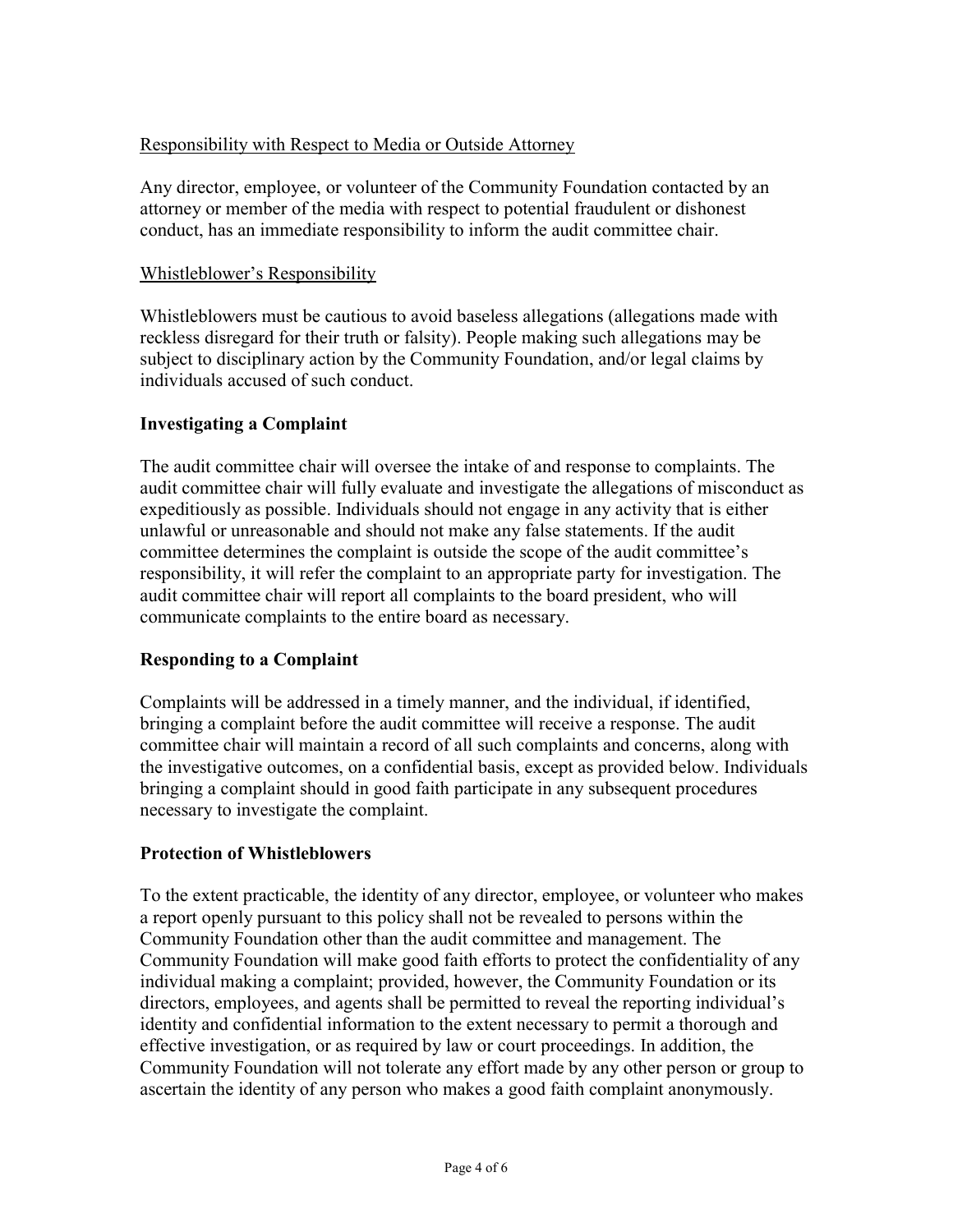The Community Foundation will not retaliate or take part in any form of reprisal against an individual who, in good faith, brings a complaint or who takes part in any investigation. Any such retaliation is prohibited. A director, employee, or volunteer who knowingly and recklessly makes statements or disclosures that are not made in good faith may be subjected to discipline, up to and including discharge or removal. Individuals who believe they may have been subject to retaliation should report such suspected retaliation to the audit committee in the same manner described above for the purpose of reporting questionable activity. Nothing in this policy pre-empts applicable state or federal statutes or regulations governing whistleblowers.

# Record

The Community Foundation shall retain all complaints and reports under this policy for a minimum of two years.

# **Contacts**

Any questions related to the interpretation of this policy should be directed to the audit committee chair, President and CEO, or Chief Operating Officer. See the following page for contact information for individuals noted in this policy.